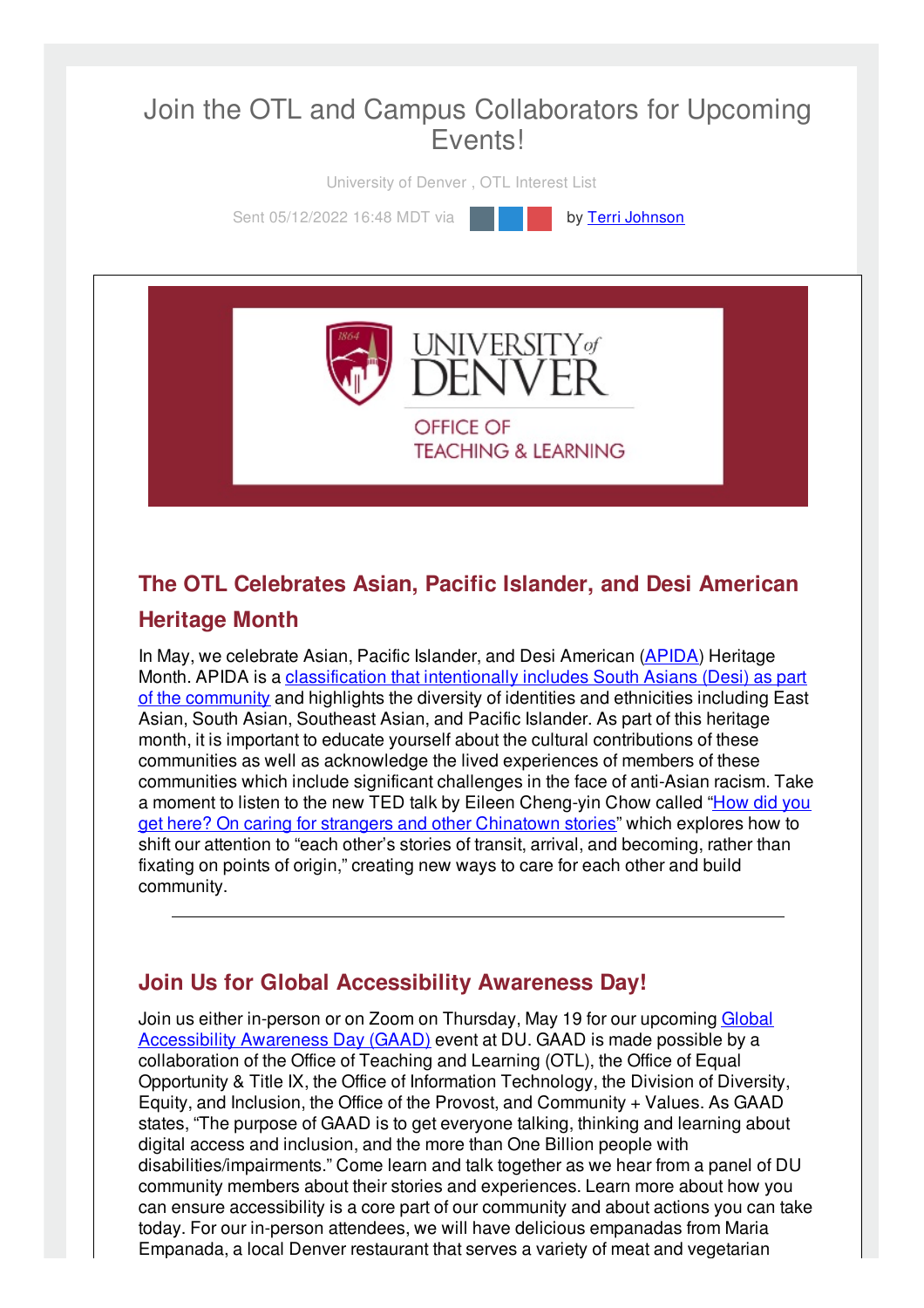empanadas.

### **Global [Accessibility](https://accessibility.du.edu/content/global-accessibility-awareness-day) Awareness Day**

Thursday, May 19, 5:00 - 6:30 p.m. Hyflex - join us online or in person at The Loft, Anderson Academic Commons 340

Empanada, a local Denver restaurant that serves a variety of meat and vegetariant that serves a variety of meat

# **Rocky Mountain Teaching & Learning Collaborative (RMTLC) Spring Conference Next Week**

The RMTLC is a two year old organization dedicated to professional development and networking for all people who want to learn and collaborate around teaching and learning. The RMTLC would like to invite you to register for our 2nd Annual Spring Conference. This FREE online (via Zoom) networking and professional development event will take place on Thursday, May 19, from 8:45 am to 1:30 pm. Visit the RMTLC website for more [information!](https://www.colorado.edu/center/teaching-learning/2nd-annual-rocky-mountain-teaching-learning-collaborative-spring-conference)

## **Upcoming Events**

**Provost's [Conference](http://otl-events.du.edu/public/registration/5893) Series: Advancing Teaching Evaluation - A University-Wide Effort**

Tuesday, May 17, 12:00 - 1:00 p.m. Hyflex - join us online or in person at Maglione Hall, Sie Complex Room 5025

#### **Global [Accessibility](https://accessibility.du.edu/content/global-accessibility-awareness-day) Awareness Day**

Thursday, May 19, 5:00 - 6:30 p.m. Hyflex - join us online or in person at The Loft, Anderson Academic Commons 340

### **[Compassion](https://otl-events.du.edu/public/registration/5822) Fatigue - Relieving Stress and Developing Resilience in Partnership With Your Students**

Monday, May 23, 10:00 - 11:00 a.m. Hyflex - join us online or in person at Anderson Academic Commons 345

### **Provost's [Conference](https://otl-events.du.edu/public/registration/5878) Series: Tools for Advancing Workload Equity - Creating Faculty Work Activity Dashboards**

Friday, May 27, 1:45 - 2:45 p.m. \*Note time change Hyflex - join us online or in person at Maglione Hall, Sie Complex Room 5025

Visit the **OTL Events [Calendar](https://otl-events.du.edu/public/calendar)** to discover other upcoming events!

## **Collaborative Online International Learning (COIL) Workshop**

Register to join us for an [Internationalization](https://www.du.edu/intz/summit) Summit pre-summit workshop to learn about Collaborative Online International Learning (COIL): a pedagogy that supports instructors partnering with colleagues in a different country or cultural setting to collaboratively link two courses together for the purpose of virtual exchange and international learning. The workshop will give faculty and instructors a background on COIL, application of the course design principles, and next steps to build your own COIL partnership and course.

**Pre-Summit Workshop - [Collaborative](https://udenver.qualtrics.com/jfe/form/SV_8Im8ckSXNk9CAku) Online International Learning (COIL)**